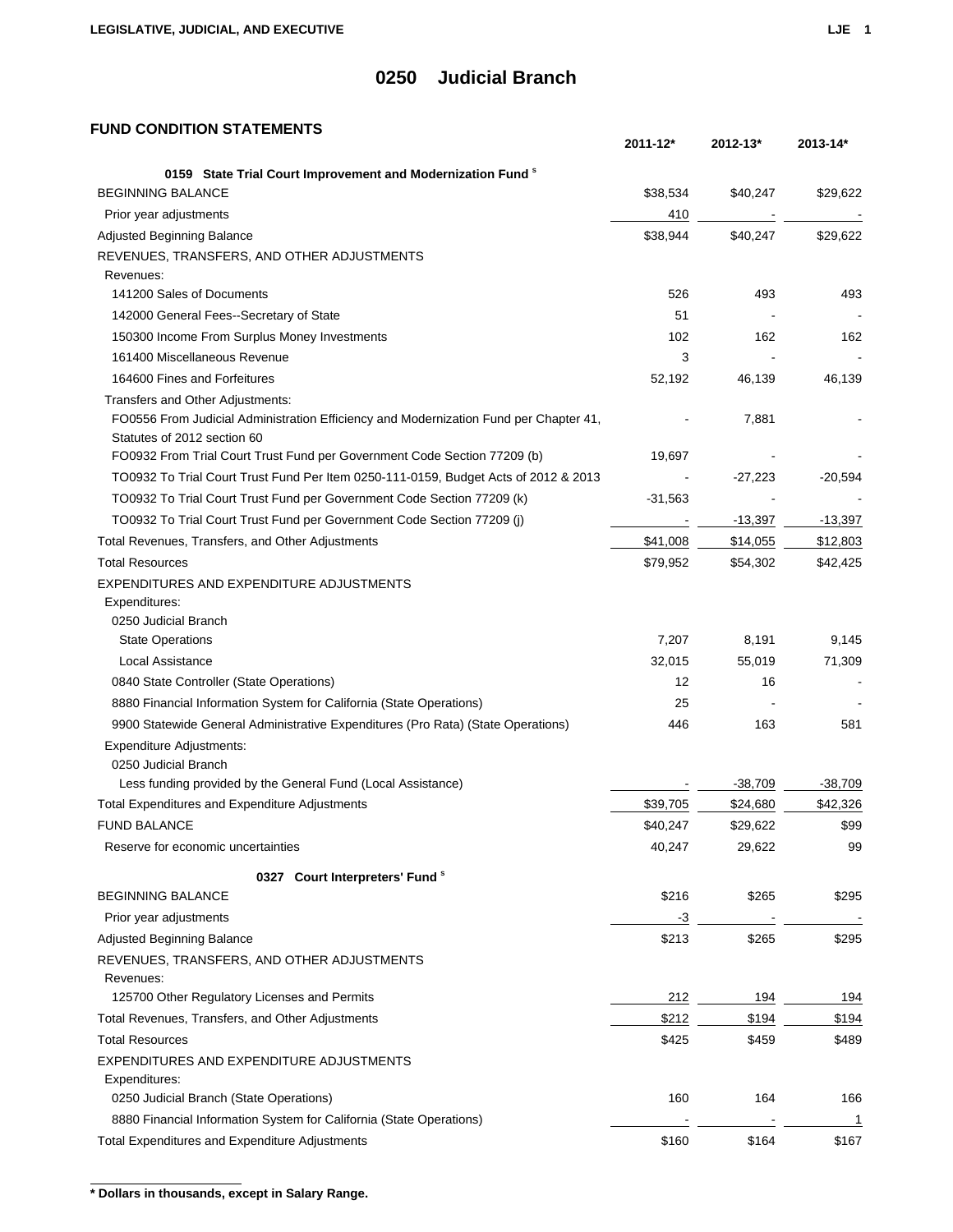|                                                                                  | 2011-12*   | 2012-13*  | 2013-14*   |
|----------------------------------------------------------------------------------|------------|-----------|------------|
| <b>FUND BALANCE</b>                                                              | \$265      | \$295     | \$322      |
| Reserve for economic uncertainties                                               | 265        | 295       | 322        |
| 0556 Judicial Administration Efficiency and Modernization Fund <sup>8</sup>      |            |           |            |
| <b>BEGINNING BALANCE</b>                                                         | \$2,764    | \$7,881   |            |
| Prior year adjustments                                                           | 1,618      |           |            |
| Adjusted Beginning Balance                                                       | \$4,382    | \$7,881   |            |
| REVENUES, TRANSFERS, AND OTHER ADJUSTMENTS                                       |            |           |            |
| Revenues:                                                                        |            |           |            |
| 150300 Income From Surplus Money Investments                                     | 142        |           |            |
| 161000 Escheat of Unclaimed Checks & Warrants                                    | 1          |           |            |
| Transfers and Other Adjustments:                                                 |            |           |            |
| TO0159 To State Trial Court Improvement and Modernization Fund per Chapter 41,   |            | $-7,881$  |            |
| Statutes of 2012 section 60                                                      |            |           |            |
| TO0932 To Trial Court Trust Fund per Item 0250-111-0556, Budget Act of 2011      | $-20,000$  |           |            |
| Total Revenues, Transfers, and Other Adjustments                                 | $-$19,857$ | $-$7,881$ |            |
| <b>Total Resources</b>                                                           | $-$15,475$ |           |            |
| EXPENDITURES AND EXPENDITURE ADJUSTMENTS                                         |            |           |            |
| Expenditures:                                                                    |            |           |            |
| 0250 Judicial Branch (Local Assistance)                                          | 15,353     |           |            |
| <b>Expenditure Adjustments:</b>                                                  |            |           |            |
| 0250 Judicial Branch                                                             |            |           |            |
| Less funding provided by the General Fund (Local Assistance)                     | -38,709    |           |            |
| Total Expenditures and Expenditure Adjustments                                   | $-$23,356$ |           |            |
| <b>FUND BALANCE</b>                                                              | \$7,881    |           |            |
| Reserve for economic uncertainties                                               | 7,881      |           |            |
| 0587 Family Law Trust Fund <sup>s</sup>                                          |            |           |            |
| <b>BEGINNING BALANCE</b>                                                         | \$1,760    | \$1,836   | \$969      |
| Prior year adjustments                                                           | -6         |           |            |
| Adjusted Beginning Balance                                                       | \$1,754    | \$1,836   | \$969      |
| REVENUES, TRANSFERS, AND OTHER ADJUSTMENTS                                       |            |           |            |
| Revenues:                                                                        |            |           |            |
| 150300 Income From Surplus Money Investments                                     | 7          | 5         | 5          |
| 161400 Miscellaneous Revenue                                                     | 1,917      | 1,914     | 1,914      |
| Total Revenues, Transfers, and Other Adjustments                                 | \$1,924    | \$1,919   | \$1,919    |
| <b>Total Resources</b>                                                           | \$3,678    | \$3,755   | \$2,888    |
| EXPENDITURES AND EXPENDITURE ADJUSTMENTS                                         |            |           |            |
| Expenditures:                                                                    |            |           |            |
| 0250 Judicial Branch (State Operations)                                          | 1,732      | 2,650     | 2,650      |
| 0840 State Controller (State Operations)                                         | 3          | 5         |            |
| 8880 Financial Information System for California (State Operations)              | 7          |           |            |
| 9900 Statewide General Administrative Expenditures (Pro Rata) (State Operations) | 100        | 131       | <u>162</u> |
| Total Expenditures and Expenditure Adjustments                                   | \$1,842    | \$2,786   | \$2,812    |
| <b>FUND BALANCE</b>                                                              | \$1,836    | \$969     | \$76       |
| Reserve for economic uncertainties                                               | 1,836      | 969       | 76         |
| 0932 Trial Court Trust Fund <sup>s</sup>                                         |            |           |            |
| <b>BEGINNING BALANCE</b>                                                         | \$72,919   | \$105,535 | \$58,718   |
| Prior year adjustments                                                           | 42,091     |           |            |
| Adjusted Beginning Balance                                                       | \$115,010  | \$105,535 | \$58,718   |
| REVENUES, TRANSFERS, AND OTHER ADJUSTMENTS                                       |            |           |            |

**\* Dollars in thousands, except in Salary Range.**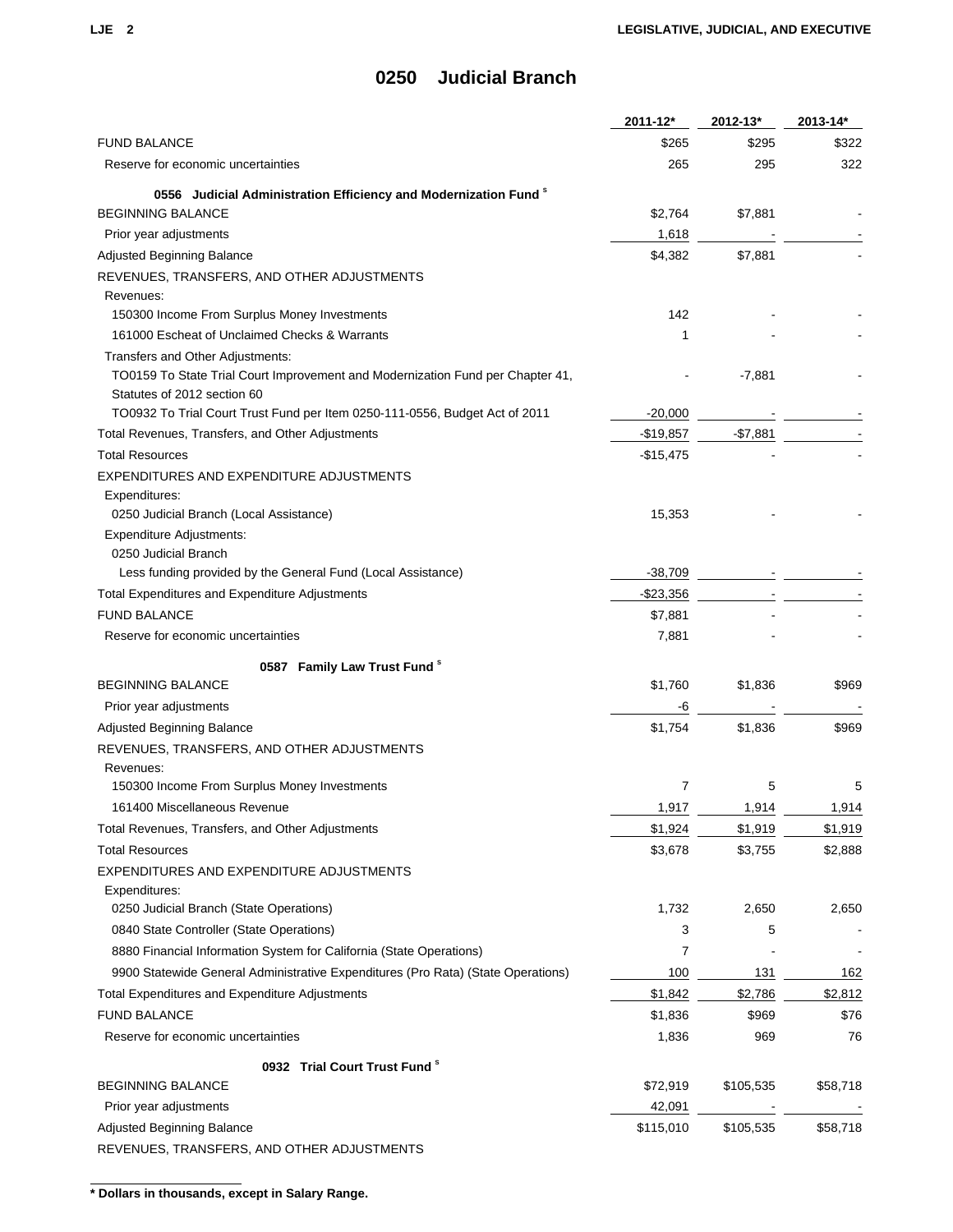|                                                                                                    | 2011-12*    | 2012-13*    | 2013-14*    |
|----------------------------------------------------------------------------------------------------|-------------|-------------|-------------|
| Revenues:                                                                                          |             |             |             |
| 131700 Misc Revenue From Local Agencies                                                            | 498,600     | 498,600     | 498,600     |
| 150300 Income From Surplus Money Investments                                                       | 160         | 177         | 177         |
| 161000 Escheat of Unclaimed Checks & Warrants                                                      | 11          |             |             |
| 161400 Miscellaneous Revenue                                                                       | 500         | 44          | 44          |
| 164300 Penalty Assessments                                                                         | 24,761      | 25,136      | 25,136      |
| 164400 Civil & Criminal Violation Assessment                                                       | 143,928     | 142,119     | 142,119     |
| 164600 Fines and Forfeitures                                                                       | 161,817     | 162,025     | 162,025     |
| 164700 Court Filing Fees and Surcharges                                                            | 541,469     | 594,188     | 594,188     |
| Transfers and Other Adjustments:                                                                   |             |             |             |
| FO0159 From State Trial Court Improvement and Modernization Fund per Government                    | 31,563      |             |             |
| Code Section 77209 (k)                                                                             |             |             |             |
| FO0159 From State Trial Court Improvement and Modernization Fund per Government                    |             | 13,397      | 13,397      |
| Code Section 77209 (j)                                                                             |             |             |             |
| FO0159 From State Trial Court Improvement and Modernization Fund Per Item 0250-111-                |             | 27,223      | 20,594      |
| 0159, Budget Acts of 2012 & 2013                                                                   |             |             |             |
| FO0556 From Judicial Administration Efficiency and Modernization Fund per Item 0250-               | 20,000      |             |             |
| 111-0556, Budget Act of 2011                                                                       |             |             |             |
| FO3037 From State Court Facilities Construction Fund per Item 0250-111-3037, Budget<br>Act of 2011 | 70,000      | 59,486      | 5,486       |
| FO3138 From Immediate and Critical Needs Account, State Court Facilities Construction              | 143,000     |             |             |
| Fund per Item 0250-111-3138, Budget Act of 2011                                                    |             |             |             |
| TO0159 To State Trial Court Improvement and Modernization Fund per Government Code                 | $-19,697$   |             |             |
| Section 77209 (b)                                                                                  |             |             |             |
| Total Revenues, Transfers, and Other Adjustments                                                   | \$1,616,112 | \$1,522,395 | \$1,461,766 |
| <b>Total Resources</b>                                                                             | \$1,731,122 | \$1,627,930 | \$1,520,484 |
| EXPENDITURES AND EXPENDITURE ADJUSTMENTS                                                           |             |             |             |
| Expenditures:                                                                                      |             |             |             |
| 0250 Judicial Branch                                                                               |             |             |             |
| <b>State Operations</b>                                                                            | 14,605      | 35,443      | 35,444      |
| Local Assistance                                                                                   | 2,499,319   | 1,799,063   | 2,158,061   |
| 0840 State Controller (State Operations)                                                           | 174         | 185         | 174         |
| 8880 Financial Information System for California (State Operations)                                | 19          |             |             |
| 9900 Statewide General Administrative Expenditures (Pro Rata) (State Operations)                   | 328         | 212         | 415         |
| <b>Expenditure Adjustments:</b>                                                                    |             |             |             |
| 0250 Judicial Branch                                                                               |             |             |             |
| Less funding provided by the General Fund (Local Assistance)                                       | -888,858    | $-263,691$  | $-681,691$  |
| 8860 Department of Finance                                                                         |             |             |             |
| Less funding provided by General Fund (State Operations)                                           |             | $-2,000$    |             |
| <b>Total Expenditures and Expenditure Adjustments</b>                                              | \$1,625,587 | \$1,569,212 | \$1,512,403 |
| <b>FUND BALANCE</b>                                                                                | \$105,535   | \$58,718    | \$8,081     |
| Reserve for economic uncertainties                                                                 | 105,535     | 58,718      | 8,081       |
|                                                                                                    |             |             |             |
| 3037 State Court Facilities Construction Fund *                                                    |             |             |             |
| <b>BEGINNING BALANCE</b>                                                                           | \$377,054   | \$70,229    | \$78,112    |
| Prior year adjustments                                                                             | 43,225      |             |             |
| Adjusted Beginning Balance                                                                         | \$420,279   | \$70,229    | \$78,112    |
| REVENUES, TRANSFERS, AND OTHER ADJUSTMENTS                                                         |             |             |             |
| Revenues:                                                                                          |             |             |             |
| 131700 Misc Revenue From Local Agencies                                                            | 7,124       | 4,918       | 18          |
| 150300 Income From Surplus Money Investments                                                       | 778         | 1,579       | 1,579       |

**<sup>\*</sup> Dollars in thousands, except in Salary Range.**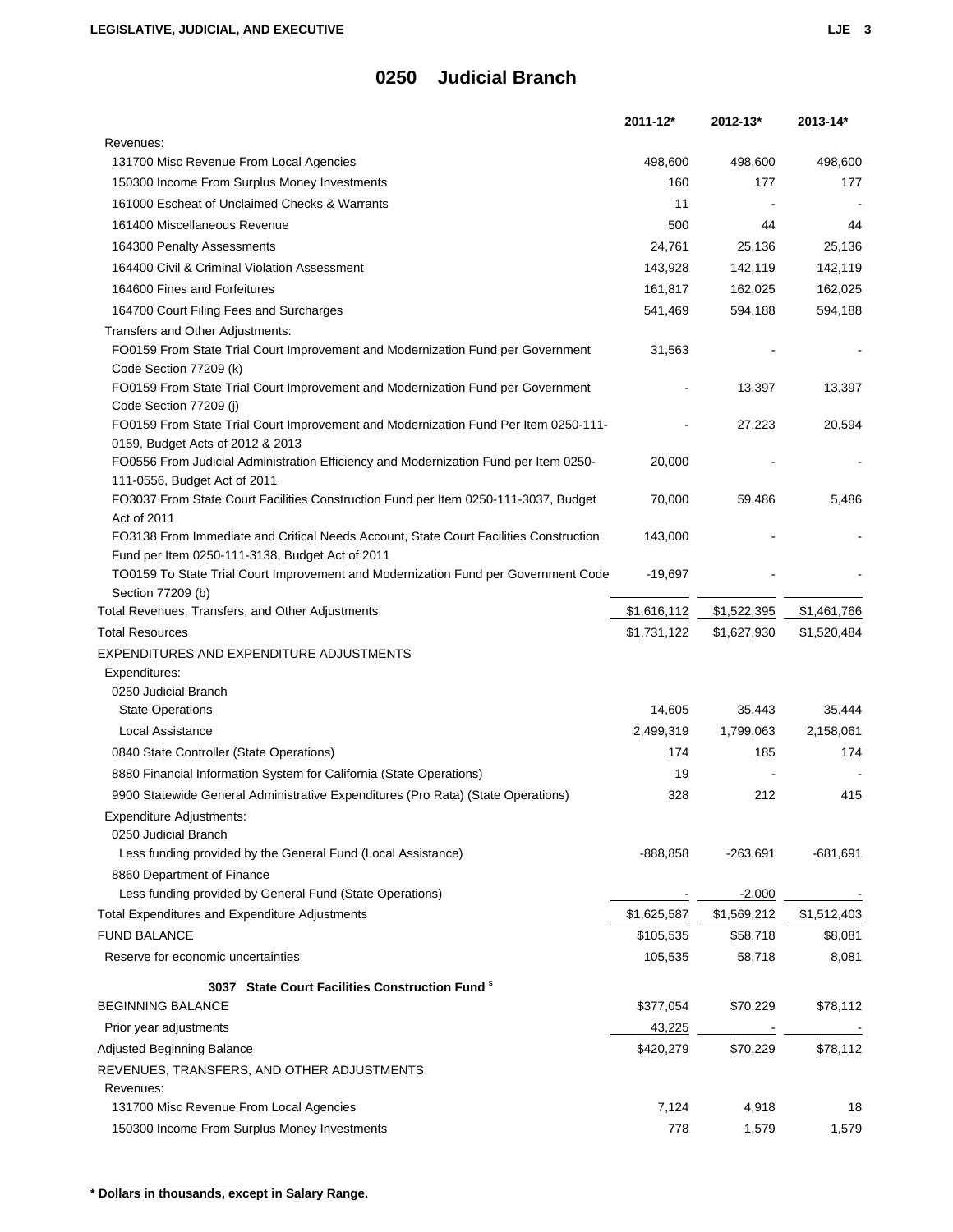|                                                                             | 2011-12*    | 2012-13*        | 2013-14*  |
|-----------------------------------------------------------------------------|-------------|-----------------|-----------|
| 161400 Miscellaneous Revenue                                                | 4,029       | 465             | 465       |
| 164300 Penalty Assessments                                                  | 13,009      | 12,702          | 13,068    |
| 164700 Court Filing Fees and Surcharges                                     | 27,801      | 28,389          | 28,065    |
| 164800 Penalty Assessments on Criminal Fines                                | 81,551      | 83,168          | 81,847    |
| Transfers and Other Adjustments:                                            |             |                 |           |
| TO0001 To General Fund Loan per Item 0250-012-3037, Budget Act of 2011      | $-350,000$  |                 |           |
| TO0932 To Trial Court Trust Fund per Item 0250-111-3037, Budget Act of 2011 | $-70,000$   | $-59,486$       | -5,486    |
| Total Revenues, Transfers, and Other Adjustments                            | $-$285,708$ | \$71,735        | \$119,556 |
| <b>Total Resources</b>                                                      | \$134,571   | \$141,964       | \$197,668 |
| EXPENDITURES AND EXPENDITURE ADJUSTMENTS                                    |             |                 |           |
| Expenditures:                                                               |             |                 |           |
| 0250 Judicial Branch                                                        |             |                 |           |
| <b>State Operations</b>                                                     | 50,861      | 63,753          | 68,728    |
| Capital Outlay                                                              | 13,186      |                 |           |
| 0840 State Controller (State Operations)                                    | 86          | 99              |           |
| 8880 Financial Information System for California (State Operations)         | 209         |                 |           |
| <b>Total Expenditures and Expenditure Adjustments</b>                       | \$64,342    | \$63,852        | \$68,728  |
| <b>FUND BALANCE</b>                                                         | \$70,229    | \$78,112        | \$128,940 |
| Reserve for economic uncertainties                                          | 70,229      | 78,112          | 128,940   |
| 3060 Appellate Court Trust Fund <sup>8</sup>                                |             |                 |           |
| <b>BEGINNING BALANCE</b>                                                    | \$3,925     | \$4,739         | \$4,134   |
| Prior year adjustments                                                      | 52          |                 |           |
| Adjusted Beginning Balance                                                  | \$3,977     | \$4,739         | \$4,134   |
| REVENUES, TRANSFERS, AND OTHER ADJUSTMENTS                                  |             |                 |           |
| Revenues:                                                                   |             |                 |           |
| 150300 Income From Surplus Money Investments                                | 19          | 19              | 19        |
| 164700 Court Filing Fees and Surcharges                                     | 5,148       | 6,336           | 6,336     |
| Total Revenues, Transfers, and Other Adjustments                            | \$5,167     | \$6,355         | \$6,355   |
| <b>Total Resources</b>                                                      | \$9,144     | \$11,094        | \$10,489  |
| EXPENDITURES AND EXPENDITURE ADJUSTMENTS                                    |             |                 |           |
| Expenditures:                                                               |             |                 |           |
| 0250 Judicial Branch (State Operations)                                     | 4,390       | 6,952           | 6,597     |
| 0840 State Controller (State Operations)                                    | 5           | 8               |           |
| 8880 Financial Information System for California (State Operations)         | 10          |                 |           |
| Total Expenditures and Expenditure Adjustments                              | \$4,405     | \$6,960         | \$6,597   |
| <b>FUND BALANCE</b>                                                         | \$4,739     | \$4,134         | \$3,892   |
| Reserve for economic uncertainties                                          | 4,739       | 4,134           | 3,892     |
|                                                                             |             |                 |           |
| 3066 Court Facilities Trust Fund <sup>8</sup>                               |             |                 |           |
| <b>BEGINNING BALANCE</b>                                                    | \$2,569     | \$2,907         | \$898     |
| Prior year adjustments                                                      | $-3,646$    |                 |           |
| Adjusted Beginning Balance                                                  | $-$1,077$   | \$2,907         | \$898     |
| REVENUES, TRANSFERS, AND OTHER ADJUSTMENTS                                  |             |                 |           |
| Revenues:<br>131700 Misc Revenue From Local Agencies                        | 92,422      | 95,299          | 97,652    |
|                                                                             | 79          | 76              |           |
| 150300 Income From Surplus Money Investments                                |             |                 | 76        |
| 152200 Rentals of State Property                                            | 5,105       | 4,366           | 4,366     |
| 161400 Miscellaneous Revenue                                                | 2,262       | $6\overline{6}$ | 6         |
| Total Revenues, Transfers, and Other Adjustments                            | \$99,868    | \$99,747        | \$102,100 |

**<sup>\*</sup> Dollars in thousands, except in Salary Range.**